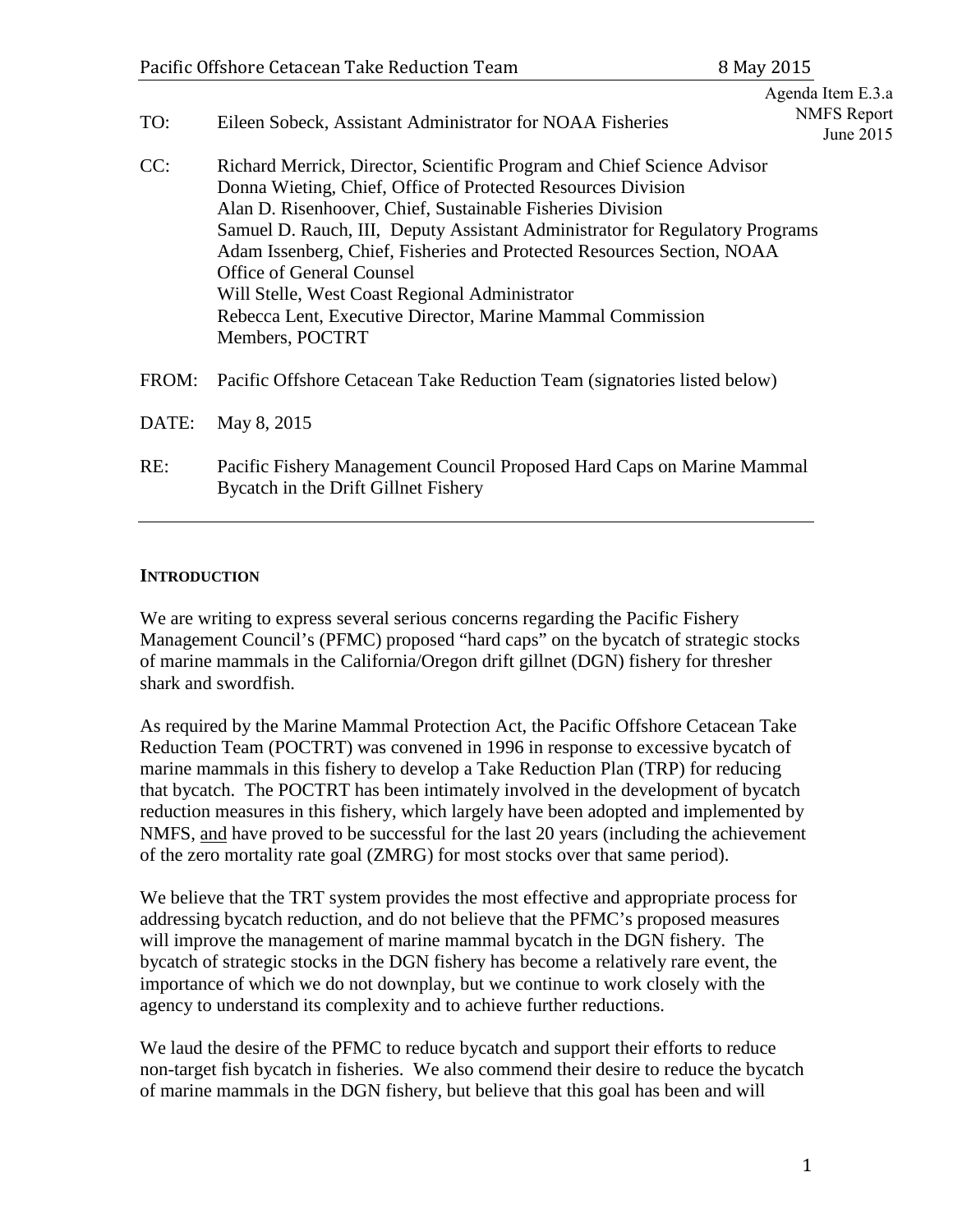continue to be most effectively and efficiently achieved through the TRT process. This position reflects our consideration of several significant issues which we discuss herein.

#### **BACKGROUND AND ELEMENTS OF TRT SUCCESS**

The POCTRT was convened in 1996 to reduce bycatch of marine mammals in the DGN fishery, specifically addressing incidental serious injury and mortality of Baird's beaked whales, Cuvier's beaked whales, beaked whales in the genus Mesoplodon, short-finned pilot whales, pygmy sperm whales, sperm whales, and humpback whales. Following its inception, the team met 5 times in 5 months to create a consensus-based plan to reduce marine mammal bycatch in the DGN fishery.

# **POCTRT Composition, Actions and Success**

The POCTRT was and continues to be made up of experts on marine mammals, the California and Oregon marine ecosystems, and the DGN fishery. The team includes experts from federal agencies, state agencies, DGN fishermen, scientists, and representatives of environmental NGOs. The team worked diligently to produce a TRP, the first to be created with the complete consensus of its TRT. The team carefully considered the factors responsible for the bycatch of several species, and designed mitigation measures to reduce the risk – primarily the use of pingers, training workshops and gear modification (e.g., extenders), and a voluntary reduction in the number of permits, which resulted in a significant reduction in the size of the fleet. Management measures called for in the TRP were implemented in 1997 and were likely responsible for a substantial reduction (and in some cases, elimination) in the bycatch of key species of marine mammals (Carretta et al., 2008). Because of that success it was not necessary to reconvene the team until very recently.

# **Timely Team Reconvening and Process Design**

In 2010, two endangered sperm whales (California/Oregon/Washington stock) were killed or seriously injured, which pushed the bycatch rate above the potential biological removal (PBR) for that stock. The team was reconvened, whereupon it quickly crafted emergency measures that were designed to ensure that take would not exceed PBR again while continuing to allow the fishery to operate as long as possible (Emergency Rule 78 FR 54548, September 4, 2013). At the same time, in response to the POCTRT recommendations, NMFS investigated the status of CA/OR/WA sperm whales, the factors contributing to their bycatch, and improved methods for assessing the magnitude of the bycatch when such events are rare.

This process, which is still ongoing, has resulted in an emerging consensus that the sperm whale bycatch rate in this fishery since 2001 is below PBR and is not a serious threat to the viability or recovery of the population. Nonetheless, the POCTRT is continuing to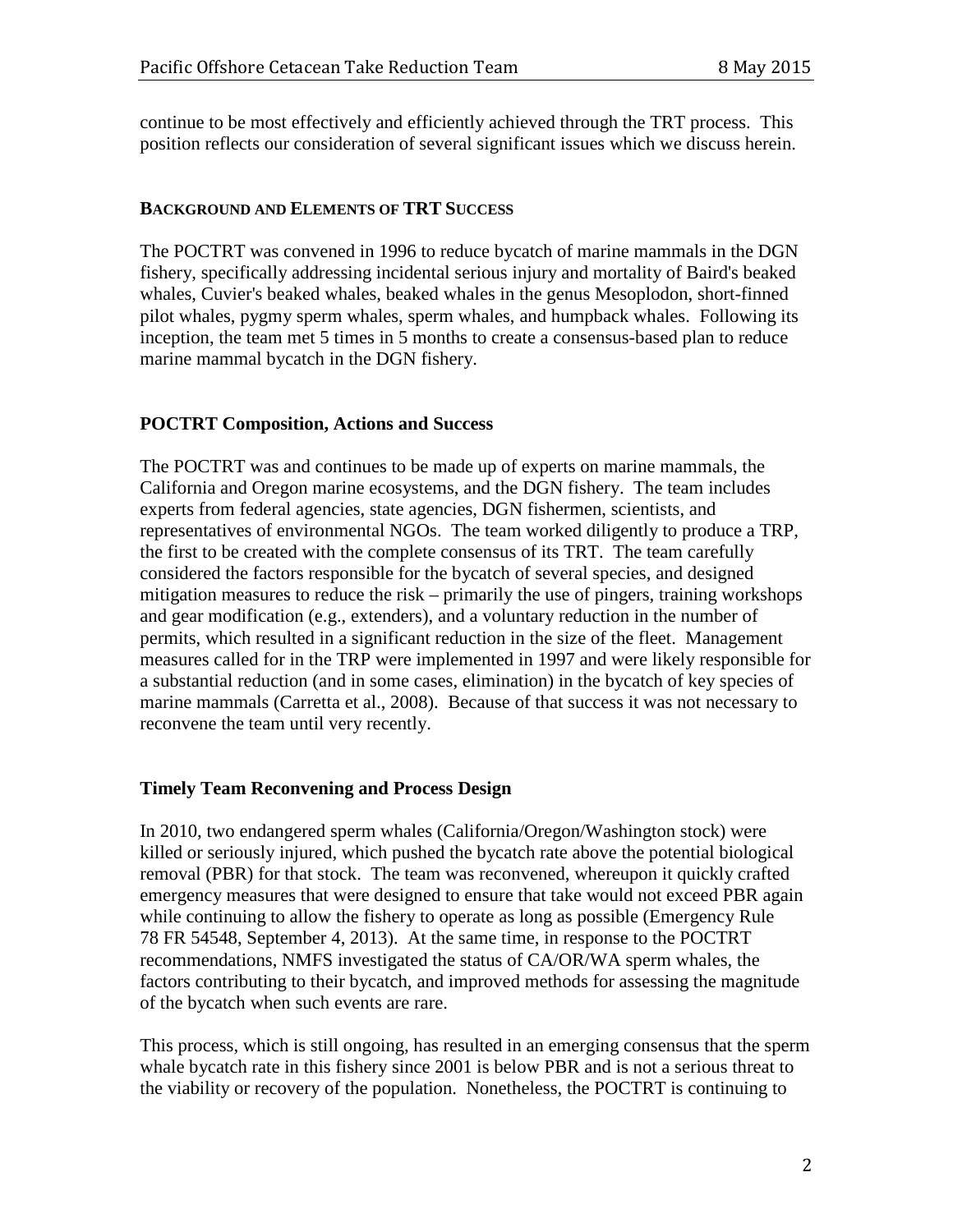work toward the development of long-term management measures that will ensure that bycatch of sperm whales and other species remains below PBR and is further reduced toward ZMRG.

The effectiveness of this process has not been an accident. It is the direct result of the design of the TRT system as crafted in the MMPA. Key features are 1) the inclusion of experts on marine mammals and the fishery from several sectors, 2) the close working relationship of the team with scientists and managers within NMFS, and 3) the ability of the team to reach consensus decisions. In addition, the plan is comprehensive, covering management measures, needed research, public outreach, and monitoring. We are concerned in part because the PFMC's proposed measures share few of these characteristics.

# **ISSUES OF GREATEST CONCERN IN THE PFMC'S PROPOSAL TO IMPLEMENT "HARD CAPS"**

Stemming from its recently stated goal to reduce bycatch of finfish and protected species in the DGN fishery the PFMC has proposed to impose "hard caps" with respect to the taking of several marine mammal species/stocks. While the goal is commendable, the TRT has identified serious concerns with the proposed bycatch reduction concept and design (the imposition of "hard-caps"), and finds that it is not based on the best available science.

In its Preferred Alternative, the PFMC has proposed to close the fishery for the remainder of a fishing season if more than a single sperm or humpback whale or two fin whales is/are killed or seriously injured in the fishery. There are several problems with this proposal.

• Hard caps as long-term management measures have been considered by the POCTRT and rejected for use in a situation where interactions are rare and sporadic. Dr. Jeff Moore (Protected Resources Division, Southwest Fisheries Science Center) presented an assessment of the use of "hard cap" as a bycatch reduction measure at the last POCTRT meeting.<sup>[1](#page-2-0)</sup> Dr. Moore pointed out that annual hard caps are not appropriate for interactions in the DGN fishery because 1) of the prolonged life histories of marine mammals and slow reaction to low levels of mortality for the species of concern; 2) estimates of take within an annual time frame are highly prone to error unless observer coverage is close to 100%; 3) the Preferred Alternative enforces a lower limit than the targeted bycatch level under MMPA, which is statistically within the ZMRG averaged over time; 4) the Preferred Alternative is likely to produce over-reactive management, resulting in volatile decision making, and instability in the fishery, which can incentivize 'bad behavior'; 5) hard caps are not consistent with the agency's "best practices" (NOAA Guidelines for Assessing Marine Mammal Stocks; NMFS 2005, Moore and Merrick 2011) and default recommendation to

<span id="page-2-0"></span> <sup>1</sup> Dr. Moore made a similar presentation to the HMS Management Team in February <sup>2015</sup>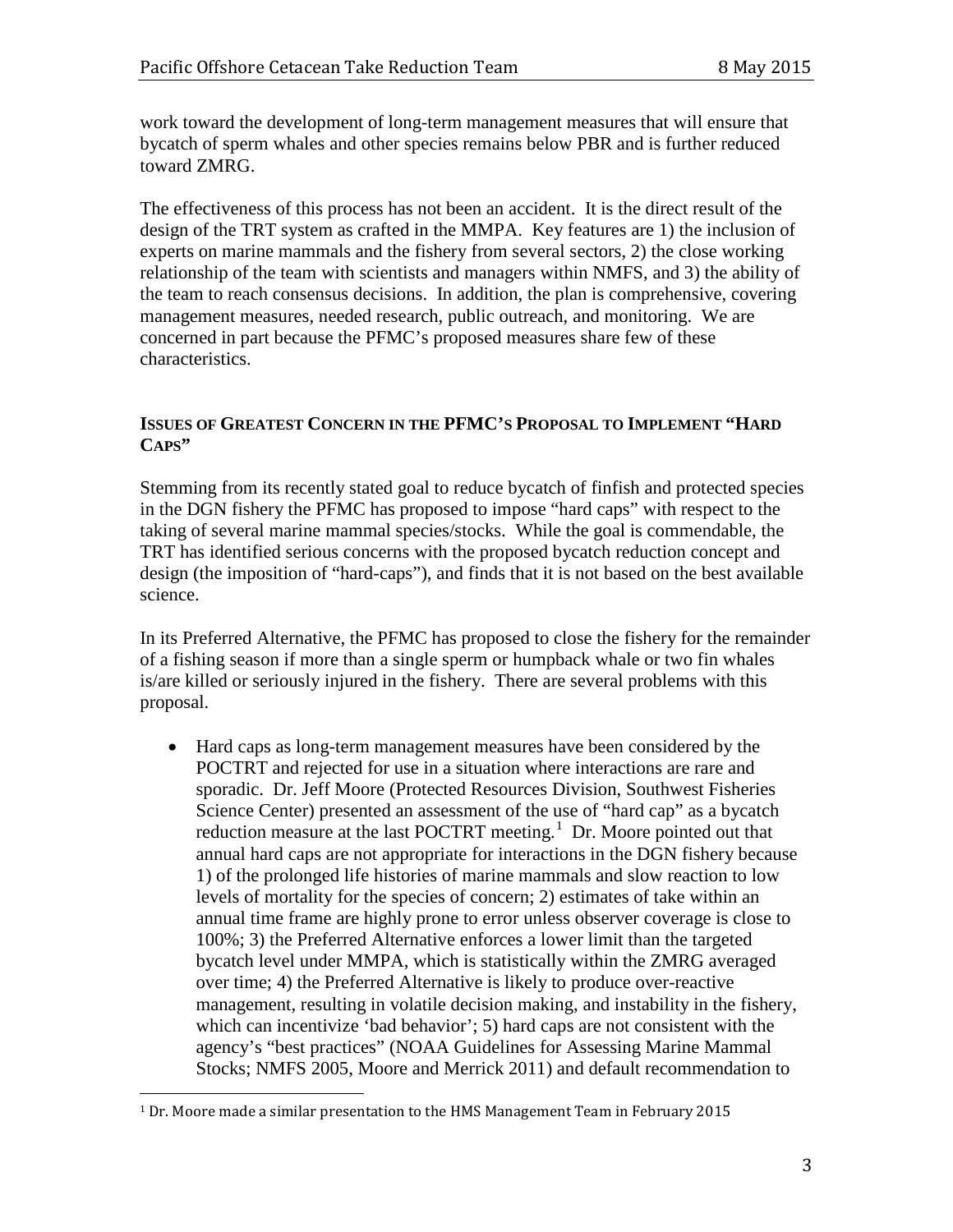evaluate the effect of bycatch over multiple years; and 6) they are difficult to operationalize.

- The POCTRT recognizes that in certain, likely short-term circumstances a hard cap might be appropriate. For example, in response to the 2010 bycatch of two sperm whales the POCTRT recommended a hard cap to prevent bycatch from exceeding PBR in the near future, which resulted in the issuing of Emergency Rule 78 FR 54548 on September 4, 2013. In that circumstance the cap was carefully designed as a short-term measure to take into account the dynamics of the fishery, its interactions with the marine mammals, and the latest science. The Council has not taken this approach. The Council's Preferred Alternative proposes permanent hard caps, without consideration for future adaptive management such as changes to marine mammal populations, permit latency, or their identification/integration with long term management goals for the fishery.
- Of particular concern, is the potential volatility in long-term management resulting from proposed annual hard caps based on rare events. Although there have been conservative annual hard caps or quotas instituted/considered under the Magnuson-Stevens Act (MSA) to address bycatch of overfished fish species or incidental take of quota-managed species by the NPFMC and the PFMC, there are some important differences. Hard caps/quotas on finfish, although in some cases very conservative, are capping take of metric tonnage of thousands or hundreds of individuals. Fishery managers are able to monitor catch in-season and project when a quota is likely to be reached, thus reducing volatility and maintaining an orderly fishery during the management process. However, bycatch of marine mammal species in the DGN fishery are rare events, involving one or two individuals only and with statistical occurrences averaging close to zero over several years. And, importantly those events cannot be "projected." The rarity and dynamics in these events are characteristically different than bycatch of finfish managed under caps or quotas.
- The Council's Preferred Alternative would apply hard caps to fin, humpback and sperm whales. These species (stocks, actually) were selected because their latest 5-year averages of serious injury and mortality were greater than their ZMRGs (10% of PBR). The Council proposal based the hard caps on the 'expected take' numbers in the "Incidental Take Statement" (ITS) contained in the May 2013 Biological Opinion regarding marine mammal bycatch in the DGN fishery. Based on analyses conducted in 2012 by marine mammal population-dynamics experts at the Southwest Fisheries Science Center, the ITS established an 'anticipated annual take' of up to 2 fin whales, 1 sperm whale, 1 humpback whale. These values were derived from historical information from the fishery "that [was] considered to be consistent with the manner of current and future operation of this fishery." The anticipated take is an expected number of takes based on the average, five-year bycatch rate. NMFS was able to issue a permit for the take of these species because the bycatch rate, reflected in the ITS, was below PBR, which enabled NMFS to make a Negligible Impact Determination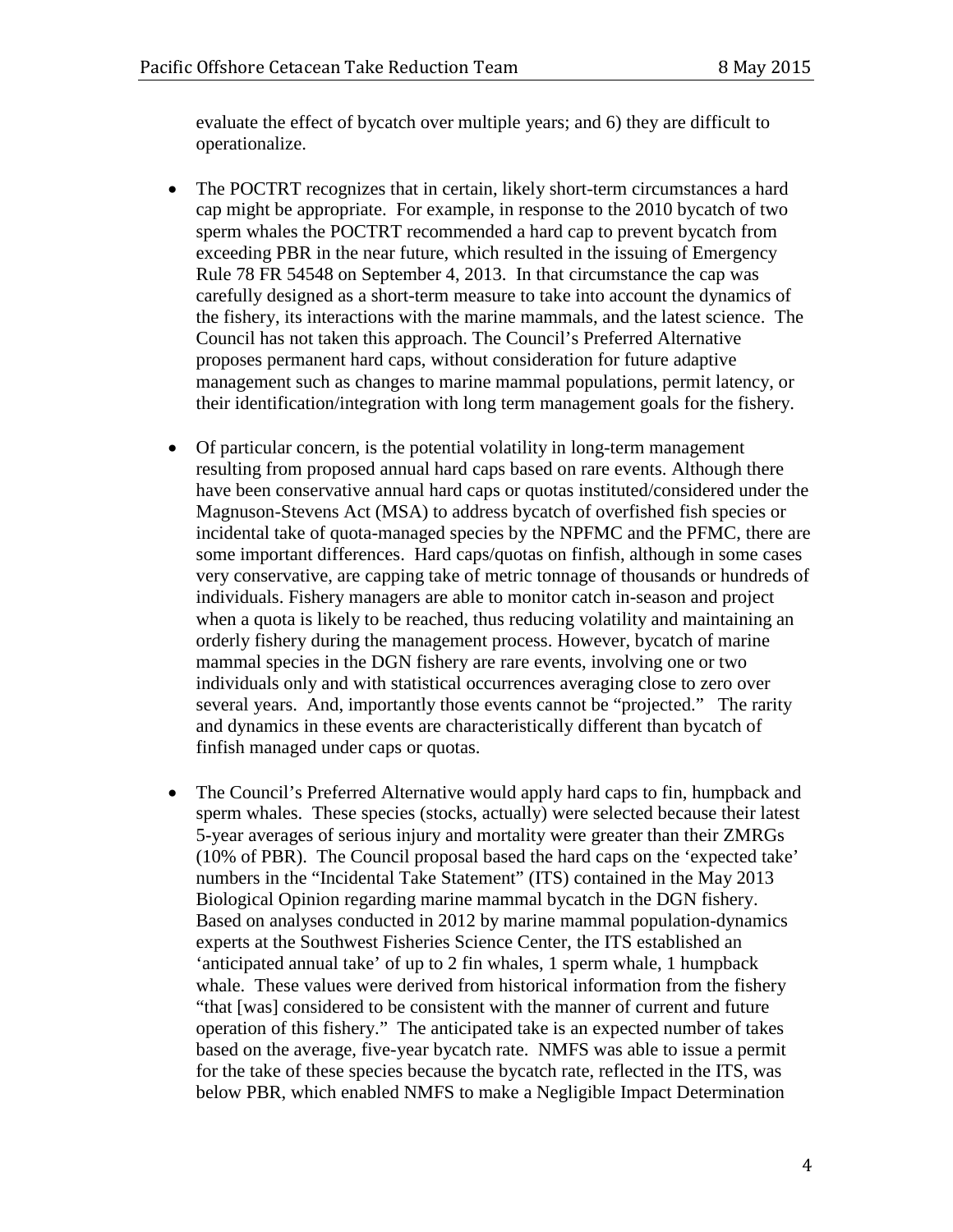(NID) under the MMPA. Whether considering the permit and NID, or the ITS, the appropriate response under the MMPA to bycatch that exceeds the ITS expected take or PBR is the reexamination of the situation by the TRT and NMFS. Closure of the fishery in this situation would prevent further bycatch for the remainder of the fishing season, but would not lead to better understanding of the factors that contributed to the bycatch or whether the operation of the fishery had changes, or to improved bycatch reduction measures.

## **PFMC Preferred Alternative Is Not Based on Best Available Science and Lacks a Clear Rationale**

- The PFMC has not used the best available science in selecting the values of its proposed hard caps. Extensive research and application of model-based approaches by marine mammal stock assessment and population dynamics scientists in the SWFSC Protected Resources Division have substantially refined the estimates of the long-term bycatch rate, the expected bycatch and its variance in a given year. That work has vastly improved the state of the science beyond that which informed the 2013 ITS. By taking numbers from the 2013 ITS the Council is proposing to base bycatch management on outdated information.
- The Council, in selecting the species to manage through hard caps and in establishing its basis for the hard caps, has made a number of decisions that appear arbitrary and lacking in scientific justification, because they are not supported by a clear rationale and lack an analytical basis. For example, the Preferred Alternative states that for fin whales the hard cap is "set above the estimated one-year take in the ITS, recognizing that [this] species [is] infrequently encountered in the DGN fishery so expected take is less likely to trigger a jeopardy determination." The Council provides no justification for what 'encounter frequency threshold' was used, what its basis was, or on what basis they selected the increment to add to the cap.
- The Council acknowledges that "DGN fishery currently complies with all applicable laws, including the MSA, ESA, and MMPA," and "seeks to establish more stringent standards with respect to these laws," but does not provide a reason for why "more stringent standards" are needed or what goals would be achieved. This is especially puzzling given the success of the TRT process in reducing bycatch to very low levels in this fishery.
- The Council states that "[t]he proposed action is needed to better integrate fishery management under the HMS FMP with enhanced protection of ESA-listed species and other marine mammals," but does not explain how it would lead to better integrated management or why that is necessary.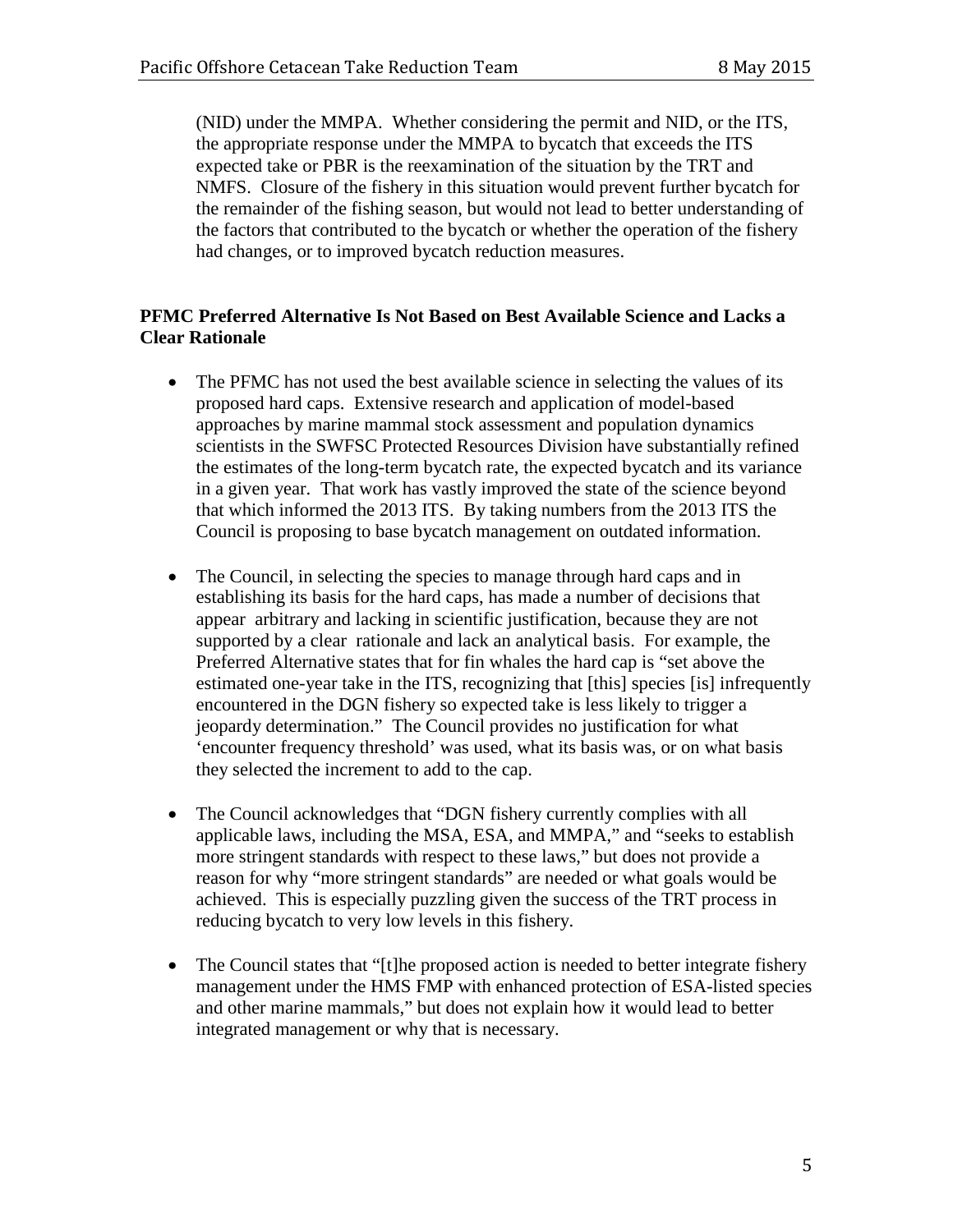- The Council proposes establishing performance standards for non-ESA listed stocks, but does not explain why they are needed, or why they are not needed for listed stocks.
- The Council does not explain how hard caps would reduce bycatch of protected species, or by how much. There is no explanation of why they are needed in addition to the measures that result from the TRT process, or, why they would be an improvement.

#### **ANTICIPATED IMPLEMENTATION CHALLENGES STEMMING FROM SHORTCOMINGS IN PFMC'S PROPOSAL**

In addition to concerns that the Council's proposal is not adequately specified and lacks basis on the best available science, the proposal presents many implementation concerns and would likely create a number of problems, as described below.

- The management measures based on the recommendations of the POCTRT have been successful in part because of the responsive and adaptive TRT process. The Council's proposal lacks a mechanism to modify the caps when estimates of PBR or serious injury and mortality change.
- The imposition of hard caps would require in-season monitoring of fishery effort and bycatch, something that cannot be done now. The Council's proposal suggests an in-season monitoring system similar to that used in the Hawaii deepset longline fishery could be used, but without assessing whether such a scheme could be implemented in the West Coast region for the DGN fishery. We note that, the Hawaii longline fishery's monitoring system works because it is managed under the TRP devised by the False Killer Whale Take Reduction Team.
- Although the Council's stated goal is the reduction of bycatch in general, the Council's proposal does not demonstrate how the caps would achieve that goal or how it would specifically reduce marine mammal bycatch in the long run. Under the TRT process, bycatch that exceeds some pre-defined threshold typically triggers additional analysis and research, and the consideration by the TRT of the factors responsible for the bycatch, so that measures can be adapted to reduce bycatch risk while allowing the fishery to operate. Although the Council's proposal would reduce bycatch by preventing further takes in the same fishing season, it would do so by closing the fishery and imposing a possibly unnecessary and severe economic burden on the participants.
- Because the Council's caps rely on reference points developed under the MMPA and ESA for other purposes, the Council in effect is using the MMPA and ESA inappropriately and as a very blunt instrument to try to regulate the bycatch of protected species.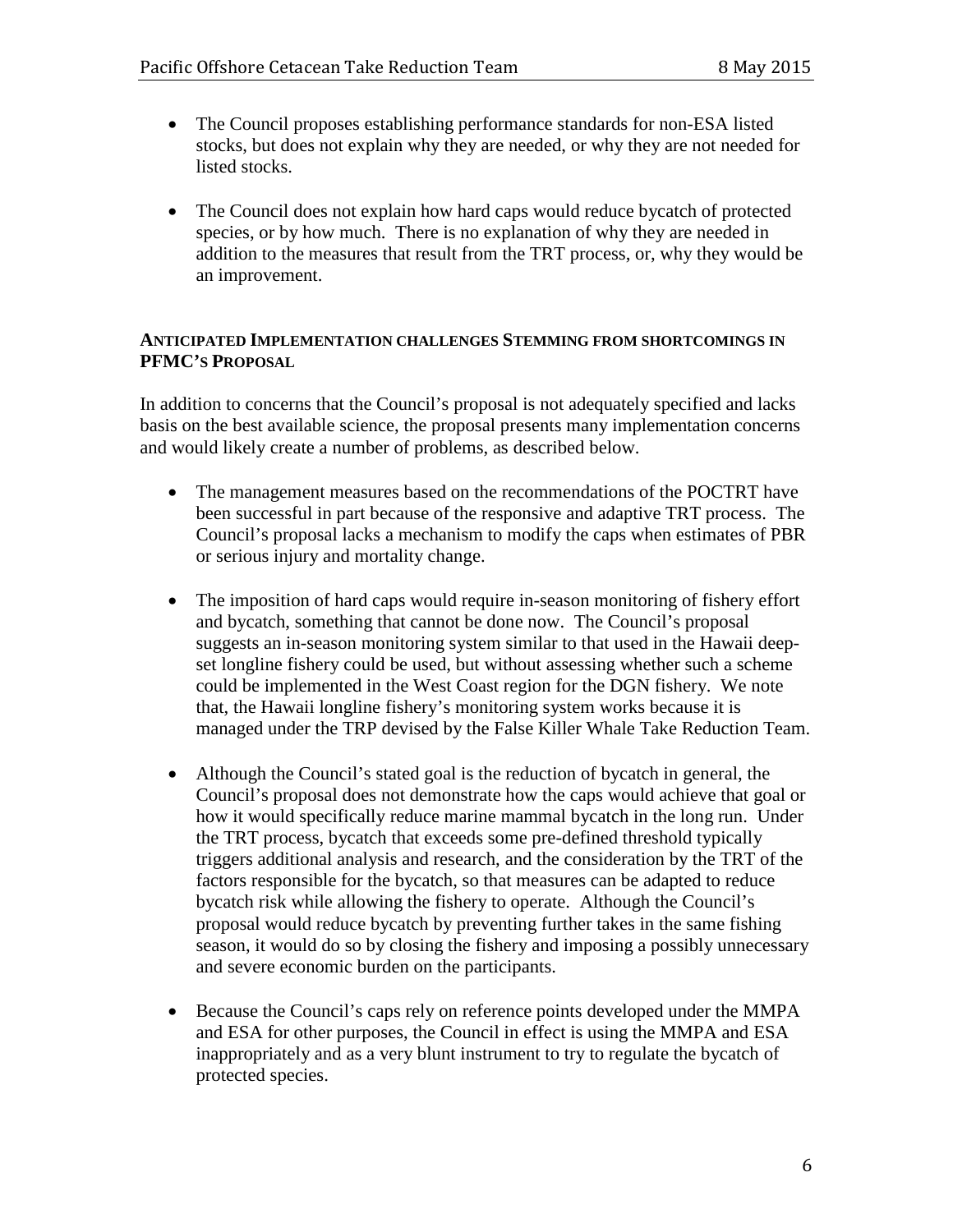- The implementation of hard caps by the Council would be seen by the fishermen (and likely other TRT members) as superseding the management coming from the TRT process. That could create a disincentive to their participation on the TRT, which would greatly diminish the effectiveness of the TRT.
- The DGN fishery operates with very slim profit margins and is able to support only a small number of boats. The imposition of a 'hard cap' system, with the potential for periodic full closures of the fishery could make the fishery economically unviable.

## **PFMC PROPOSAL'S IMPACTS ON NMFS' MANAGEMENT OF THE DGN FISHERY**

Because the Council is operating independently of the POCTRT, the implementation of the Council's proposal would require NMFS to employ protected species bycatch management measures under the MSA separately from those implemented under the MMPA and the ESA through the TRT process. This precedent has the potential to create several management problems for, or at the very least create considerably more work by, NMFS to reconcile or integrate the different measures, such as:

- Overlapping and uncoordinated responsibilities
- Conflicting management measures and goals
- Break-down of what is now a clear separation of authority and responsibilities
- Duplication of effort
- Potentially less effective management
- More costly management
- Decreased support from stakeholders

## **RISKS OF UNCOORDINATED CO-MANAGEMENT OF MARINE MAMMAL BYCATCH IN THE FISHERY**

There is nothing inherently wrong with developing management measures under more than one authority, or implementing them through more than one division within NMFS. Indeed, the POCTRT, working closely with the Protected Resources Division (PRD), addresses the requirements of the ESA and the MMPA, and when necessary NMFS has implemented the recommendations of the POCTRT under the MSA. In addition, the POCTRT regularly consults and works with the Sustainable Fisheries Division (SFD). However, few of these elements are at work at the Council.

The Council is not working closely with the POCTRT or the PRD, and is instead developing measures largely independently, presumably working with the SFD. This is a concern because of the obvious inefficiency of such a system, but also because unlike the POCTRT working with the PRD and SFD, the Council working with the SFD alone does not fully possess the experience and expertise to enable the crafting of effective measures to manage the bycatch of marine mammals.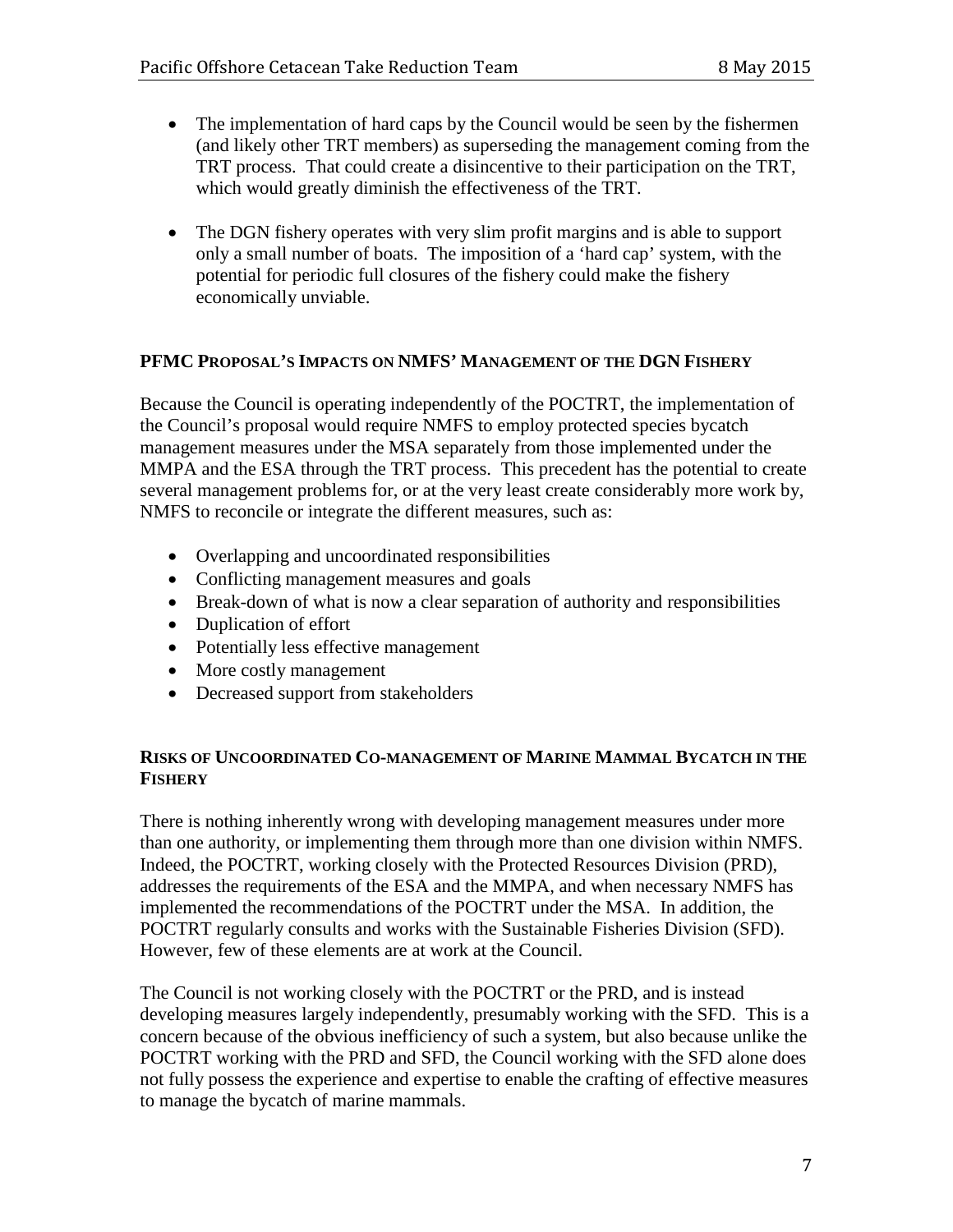## **Precedent-Setting Consequences Are of Concern**

The PFMC's actions have the potential to set a precedent for other Councils to become involved in reducing marine mammal bycatch under the MSA instead of, or in addition to, the MMPA. Such an approach potentially suffers from all the problems described herein, and runs the risk of undermining the TRT system. We believe this precedent could lead to a duplication of effort, inefficient management, likely increased economic burden on the agency, and increased risk to protected resources for the following reasons:

- The MSA and the parts of the MMPA that address bycatch each have a very different focus – fish yield first and other species second *versus* the explicit problem of reducing the bycatch of marine mammals that interact with commercial fisheries.
- The MSA and MMPA/ESA reflect different mandates the optimal exploitation of fish resources *versus* the protection of marine mammal species and populations. It does not make sense to try to manage marine mammal bycatch under the MSA. It was not designed for that task (bycatch is defined under the MSA as finfish), unlike the MMPA, and doing so is likely to produce less effective management.
- The MSA and MMPA/ESA have different management objectives. The same underlying surplus-production population-dynamics modeling framework is used to define benchmarks and reference points, but the way in which the model is used is very different – achieving maximal/optimal yield while secondarily minimizing incidental impacts *versus* achieving and maintaining OSP (not MSY or OY) and identifying the maximum take levels that do not compromise that goal.
- The MSA and MMPA establish different conservation/protection models fishing is allowed until a negative impact is identified *versus* the precautionary approach, in which activities are permitted only if they are shown not to have an impact.
- The Council operates under a majority-rule decision-making model, while the POCTRT operates under a consensus-based decision-making model. We believe that the latter has a proven track record and is more effective at dealing with the complex interaction between protected species and fisheries. That the Council operates under majority rule, may in part explain why it has not been responsive to two of its expert committees (HMSMT and HMSAS), both of which have expressed strong concerns with implementation and utility of the hard cap proposals for the DGN Fishery
- The Council and the POCTRT use different stakeholder participation models. Participation in the Council is driven by self-interest, whereas the TRT is collaborative, and membership on the TRTs is mandated by the MMPA to include the full range of relevant stakeholders and experts specific to bycatch reduction.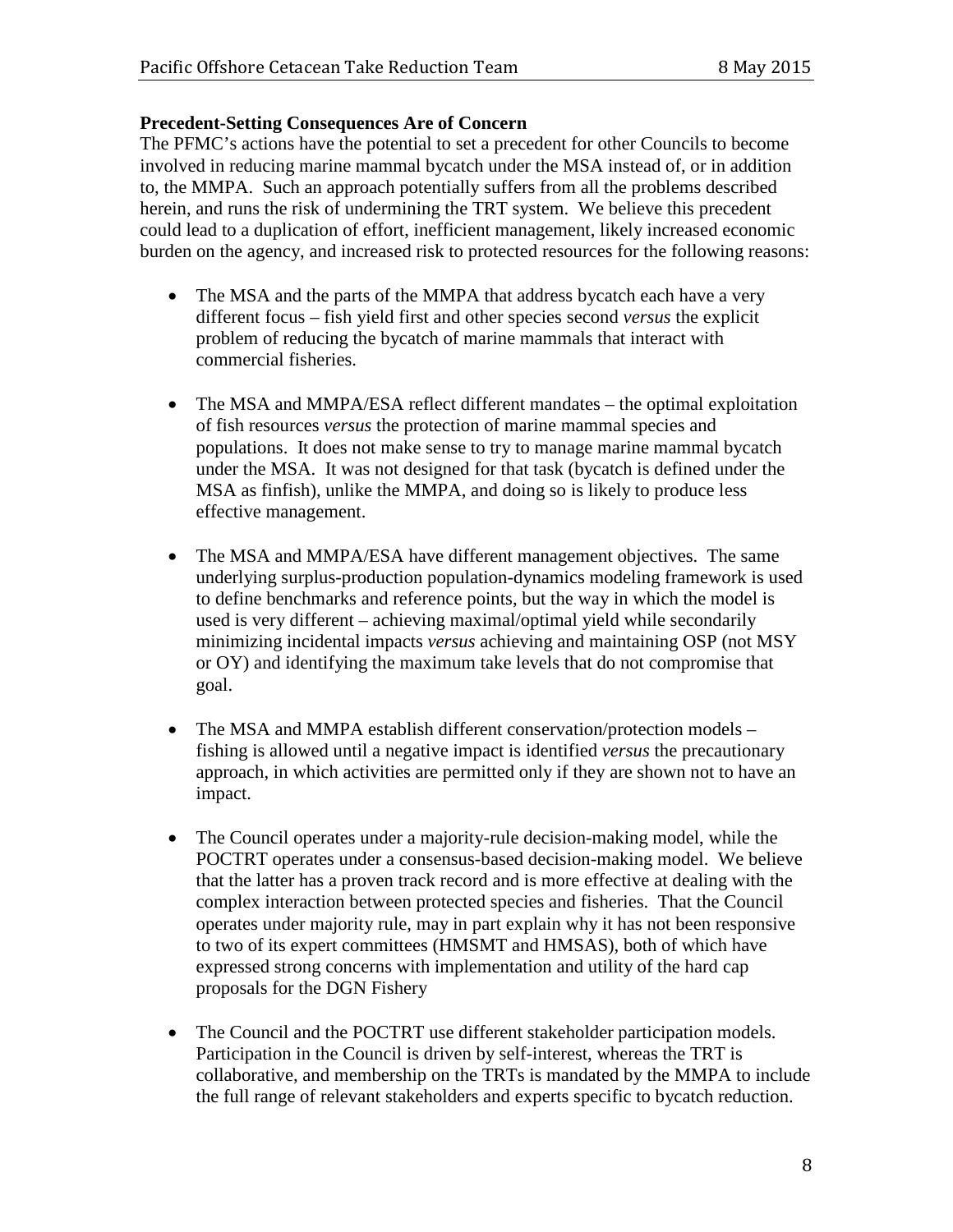There is no mechanism or requirement that a Council will have a balanced representation of stakeholders or individuals with the requisite experience and expertise to address marine mammal bycatch issues. In contrast, there is a great deal of effort that goes into making sure that TRTs have the necessary balance and range of expertise/experience. Indeed, consensus by a TRT requires the participation of all of the requisite sectors (federal government, state government, members of each fishery involved, scientists, and environmental NGO representatives).

The Council's basis and operating model have proven effective in recent years at sustainably management fishing, however that model does not have a similarly successful track record with respect to reducing bycatch.

## **CONCLUSIONS AND RECOMMENDATIONS**

While the POCTRT appreciates the Council's desire to address marine mammal bycatch, MMPA Section 118 was purposefully enacted as the process for governing incidental commercial fishery takes, and was provided with support provisions (Section 117) that set up a process for the identification, quantification, and continual monitoring, assessment and adjustment (Scientific Review Groups & Stock Assessment Reports) of marine mammal stock status (PBRs). TRTs convene when necessary, evaluate bycatch in relation to stock status, and recommend fishery changes with the direct participation of all stakeholders. The Council process is simply not structured or funded to carry out that process, nor does it have the experience and expertise with marine mammals and protected species bycatch to be successful.

Nonetheless, the Council and NMFS's SFD have substantial experience and expertise with the management of fisheries, gear and fishing practice modification, and working with fisheries to achieve mutually beneficial outcomes. That experience and expertise would most effectively contribute to the improved bycatch reduction of marine mammals if used to augment the efforts of the TRT. The POCTRT suggests that the Council could enhance or improve the measures developed by the TRT by contributing its knowledge and expertise to the POCTRT, rather than trying to develop potentially competing and conflicting management measures independently of the POCTRT. One step in this direction has been the appointment of a Council representative to the POCTRT. We welcome the proposed appointment of David Crabbe as Council representative on the POCTRT and believe this will greatly assist our two groups in working together to reduce bycatch in the DGN fishery. The Council and the POCTRT share a significant common goal, and we believe that the Council can be most effective at reducing marine mammal bycatch by integrating its efforts into the TRT process.

Finally, we thank you for your consideration of these points and ask that this letter be shared with the Council – both as part of the read-ahead package and at the June meeting itself.